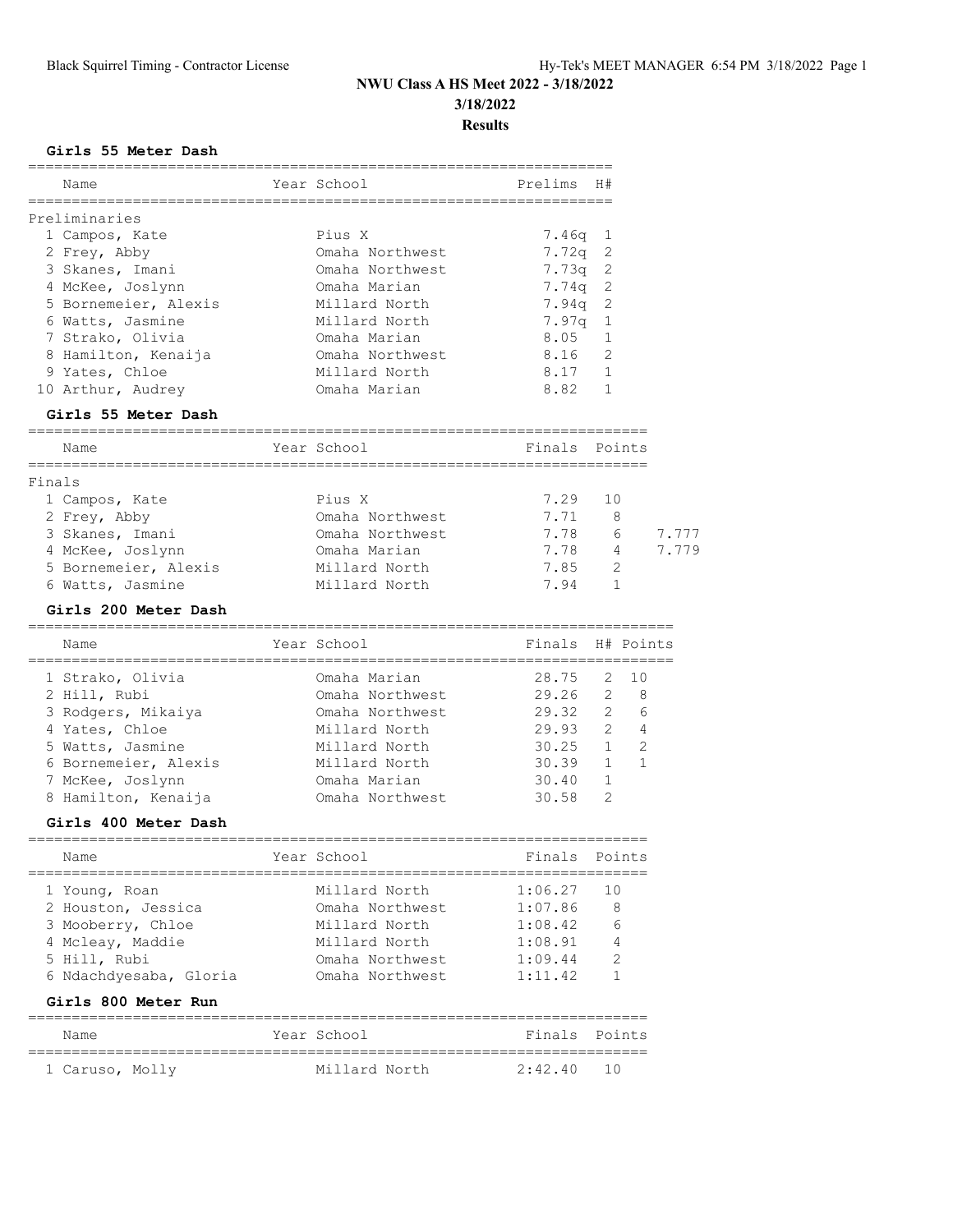#### **....Girls 800 Meter Run**

| 2 Rhode, Ava              | Millard North   | 2:43.21 | 8 |
|---------------------------|-----------------|---------|---|
| 3 Williams, A'Keyle       | Omaha Northwest | 2:47.44 | 6 |
| 4 Buresh, Rachel          | Omaha Marian    | 2:48.17 | 4 |
| 5 Slattery, Caitie        | Omaha Marian    | 2:48.38 | 2 |
| 6 Pierson, Lauren         | Millard North   | 2:52.56 |   |
| 7 Jackson-Cooper, Tareona | Omaha Northwest | 2:55.92 |   |
| 8 Troshynski, Claire      | Omaha Marian    | 2:57.50 |   |
| 9 Hansen, Kayci           | Omaha Northwest | 3:46.25 |   |
|                           |                 |         |   |

### **Girls 1600 Meter Run**

| Name                 |  | Year School   | Finals Points |   |  |  |
|----------------------|--|---------------|---------------|---|--|--|
|                      |  |               |               |   |  |  |
| 1 Tvrdy, Kat         |  | Pius X        | $5:45.44$ 10  |   |  |  |
| 2 Occansey, Helena   |  | Pius X        | 5:45.52       | 8 |  |  |
| 3 Anderson, Ainsley  |  | Millard North | 6:05.42       | 6 |  |  |
| 4 Troshynski, Claire |  | Omaha Marian  | 6:23.34       |   |  |  |

#### **Girls 3200 Meter Run**

| Name              |  | Year School   | Finals Points |    |  |  |  |
|-------------------|--|---------------|---------------|----|--|--|--|
|                   |  |               |               |    |  |  |  |
| 1 Rhode, Emma     |  | Millard North | 13:18.78      | 10 |  |  |  |
| 2 Ambrose, Mary   |  | Omaha Marian  | 14:31.79      | 8  |  |  |  |
| 3 Lampert, Maggie |  | Omaha Marian  | 14:38.39      | h  |  |  |  |

### **Girls 55 Meter Hurdles**

| Name                                             | Year School                                | Finals Points          |  |
|--------------------------------------------------|--------------------------------------------|------------------------|--|
| 1 Campos, Kate<br>2 Frey, Abby<br>3 Boggs, Selah | Pius X<br>Omaha Northwest<br>Millard North | 8.21 10<br>9.06<br>930 |  |

### **Girls 4x400 Meter Relay**

| School                 | Finals                  | Points |
|------------------------|-------------------------|--------|
| 1 Pius X 'A'           | 4:21.17                 | 10     |
| 1) Chapman, Molly      | 2) Prichard, Natalie    |        |
| 3) Doering, Brooklyn   | 4) Dalton, Vivian       |        |
| 2 Millard North 'A'    | 4:31.90                 | 8      |
| 1) Mooberry, Chloe     | 2) Whitmarsh, Hailey    |        |
| 3) Young, Roan         | 4) Chambers, Rachel     |        |
| 3 Omaha Northwest. 'A' | 4:35.64                 | 6      |
| 1) Frey, Abby          | 2) Williams, A'Keyle    |        |
| 3) Rodgers, Mikaiya    | 4) Ndachdyesaba, Gloria |        |
| 4 Omaha Marian 'A'     | 4:39.61                 | 4      |
| 1) Strako, Olivia      | 2) Okafor, Gozie        |        |
| 3) Roche, Gabby        | 4) McKee, Joslynn       |        |
|                        |                         |        |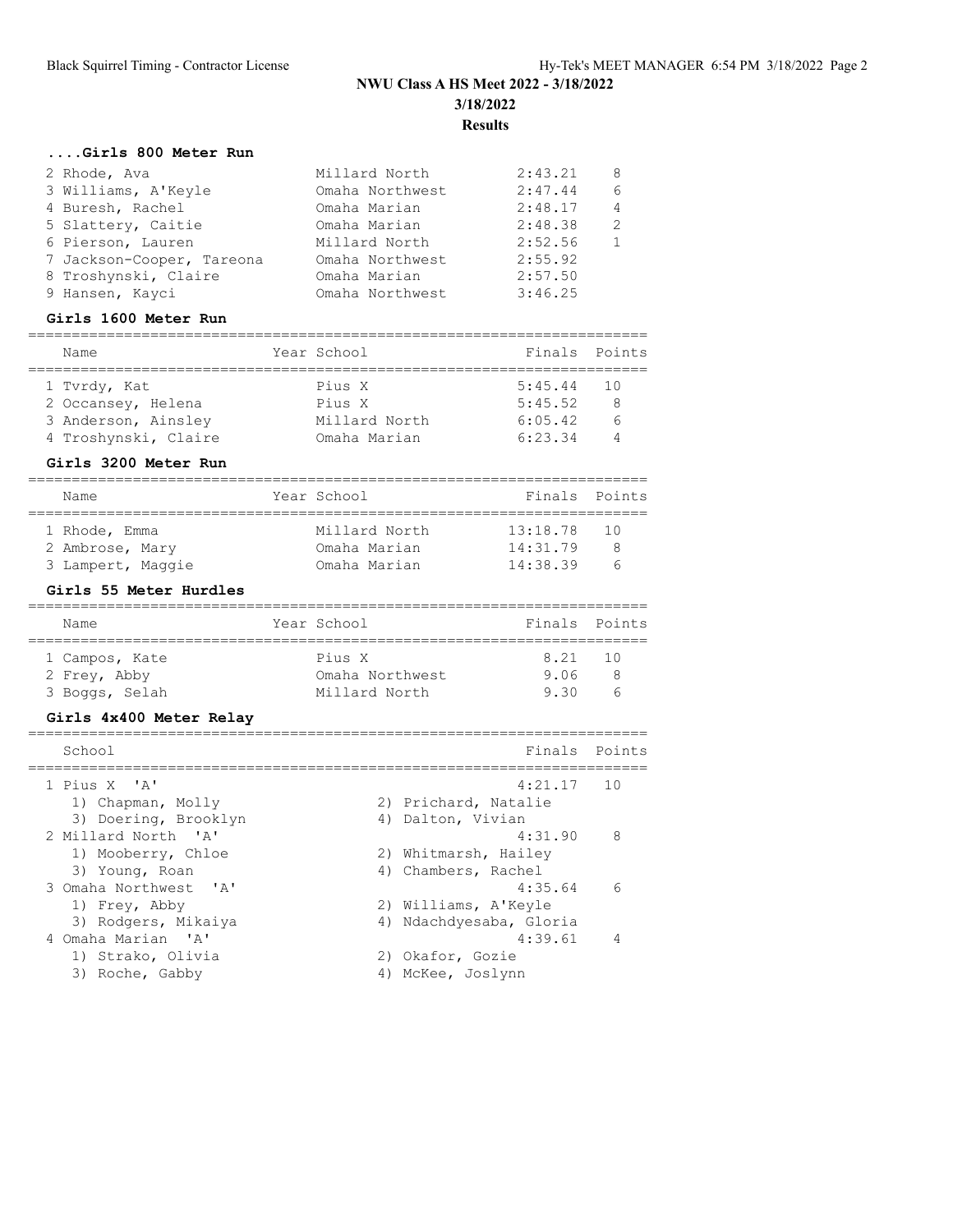### **Girls 4x800 Meter Relay**

| School                                                                               |                                                                        | Finals Points |
|--------------------------------------------------------------------------------------|------------------------------------------------------------------------|---------------|
| 1 Pius X 'A'<br>1) Chapman, Molly                                                    | $10:30.12$ 10<br>2) Prichard, Natalie                                  |               |
| 3) Doering, Brooklyn<br>2 Millard North 'A'<br>1) Caruso, Molly                      | 4) Dalton, Vivian<br>$10:56.67$ 8<br>2) Rhode, Emma                    |               |
| 3) Pierson, Lauren<br>3 Omaha Marian 'A'<br>1) Buresh, Rachel<br>Ambrose, Mary<br>3) | 4) Rhode, Ava<br>11:28.88<br>2) Lampert, Maggie<br>4) Slattery, Caitie |               |
|                                                                                      |                                                                        |               |

## **Girls High Jump**

| Name                                                                                                                    | Year School                         | Finals Points  |   |
|-------------------------------------------------------------------------------------------------------------------------|-------------------------------------|----------------|---|
| 1 Chambers, Rachel<br>$4-00$ $4-02$ $4-04$ $4-06$ $4-08$ $4-10$ $5-00$ $5-02$<br>$P$ 0<br>$\mathbf{P}$<br>$\Omega$<br>P | Millard North<br>XXO XXX<br>$\circ$ | $5 - 00.00$ 10 |   |
| 2 Marks, Cierra<br>$4 - 00$ $4 - 02$ $4 - 04$<br>∩<br>O XXX                                                             | Omaha Northwest                     | $4 - 02.00$    | 8 |
| -- Hamilton, Kamille<br>$4 - 00$<br>XXX                                                                                 | Omaha Northwest                     | NΗ             |   |

### **Girls Pole Vault**

| Name                    |                                                                       |                |     |        | Year School |               | Finals Points  |   |
|-------------------------|-----------------------------------------------------------------------|----------------|-----|--------|-------------|---------------|----------------|---|
| 1 Louthan, Rachel       | $6-00$ $6-06$ $7-00$ $7-06$ $8-00$ $8-06$                             |                |     |        |             | Millard North | $8 - 00.00$ 10 |   |
| P<br>2 Wolsleger, Ellie | $\overline{P}$                                                        | $\overline{O}$ |     | O OXXX | Pius X      |               | $J8 - 00.00$   | 8 |
| P                       | $6 - 00$ $6 - 06$ $7 - 00$ $7 - 06$ $8 - 00$ $8 - 06$<br>$\mathsf{P}$ |                | P P | XO.    | XXX         |               |                |   |
| 3 Stevens, Fiona        | $6 - 00$ $6 - 06$ $7 - 00$ $7 - 06$                                   |                |     |        |             | Millard North | $7 - 00.00$    | 6 |
| ∩<br>4 Mass, Kara       | $6 - 00$ $6 - 06$ $7 - 00$ $7 - 06$                                   | O XO XXX       |     |        |             | Millard North | $J7 - 00.00$   | 4 |
| ∩                       | XO.                                                                   | XXO            | XXX |        |             |               |                |   |

### **Girls Long Jump**

| Name                                                             | Year School     | Finals Points   |     |
|------------------------------------------------------------------|-----------------|-----------------|-----|
| 1 Skanes, Imani<br>$16 - 04.50$ $15 - 05$ $15 - 08$ $15 - 09.75$ | Omaha Northwest | $16 - 04.50$ 10 |     |
| 2 Mooberry, Chloe                                                | Millard North   | $15 - 11.00$    | - 8 |
| 15-03 15-11 FOUL 15-05.25<br>3 Yates, Chloe                      | Millard North   | $15 - 04.50$    | 6   |
| FOUL $14-11$ $14-10$ $15-04.50$<br>4 Sindelar, Sarah             | Pius X          | $15 - 04.00$    | 4   |
| FOUL 14-10 FOUL 15-04                                            |                 |                 |     |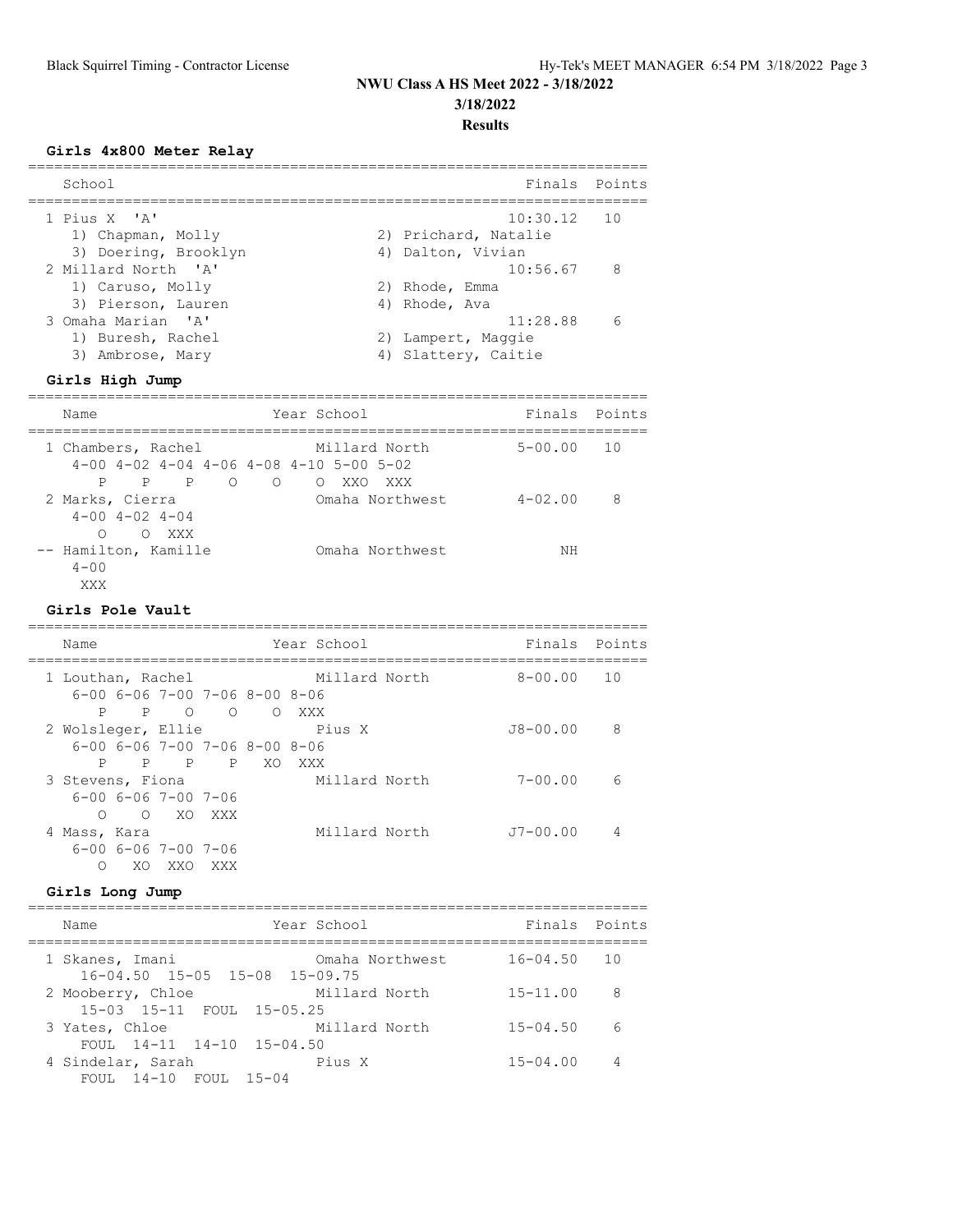# **NWU Class A HS Meet 2022 - 3/18/2022 3/18/2022**

**Results**

## **....Girls Long Jump**

| 5 Rodgers, Mikaiya                       | Omaha Northwest | $15 - 01.00$   | -2 |
|------------------------------------------|-----------------|----------------|----|
| FOUL FOUL 15-01 14-08.75                 |                 |                |    |
| 6 Mailander, Skylar                      | Pius X          | $15 - 00.00$ 1 |    |
| 14-02 14-06 13-11 15-00                  |                 |                |    |
| 7 Goodwater, MacKenzie bius X            |                 | $14 - 09.50$   |    |
| FOUL 14-09.50 14-06.50 14-08             |                 |                |    |
| 8 Roche, Gabby                           | Omaha Marian    | $12 - 08.50$   |    |
| $12-08$ $12-08.50$ $12-07.25$ $12-05.50$ |                 |                |    |
|                                          |                 |                |    |

## **Girls Triple Jump**

| Name                                                  | Year School     | Finals Points |     |
|-------------------------------------------------------|-----------------|---------------|-----|
| 1 Marks, Cierra<br>33-06.50 33-10 FOUL 33-03          | Omaha Northwest | 33-10.00      | 10  |
| 2 Okafor, Gozie<br>33-02 FOUL 33-03 33-09             | Omaha Marian    | $33 - 09.00$  | - 8 |
| 3 Skanes, Imani<br>$31-08$ $32-07$ $33-01$ $32-03.50$ | Omaha Northwest | $33 - 01.00$  | 6   |
| 4 Rodgers, Mikaiya<br>32-09 FOUL 32-08 31-09.50       | Omaha Northwest | $32 - 09.00$  | 4   |
| 5 Sindelar, Sarah<br>FOUL FOUL 31-00.50 PASS          | Pius X          | $31 - 00.50$  | -2  |

### **Girls Shot Put**

| Millard North<br>$38 - 04.00$ 10<br>1 Beachler, Kat<br>35-07.50 FOUL 38-04 35-11.50 36-04 38-02<br>$36 - 10.00$ 8<br>2 Golden, Taniya                 Omaha Northwest |              |
|-----------------------------------------------------------------------------------------------------------------------------------------------------------------------|--------------|
|                                                                                                                                                                       |              |
|                                                                                                                                                                       |              |
| 34-09 FOUL 35-00 35-07 36-10 35-05<br>3 Arthur, Audrey Comaha Marian<br>$34 - 03.00$                                                                                  | 6            |
| 34-00 33-06 33-04 32-05 32-01 34-03<br>4 Decker, Aubrey Pius X<br>$32 - 08.50$                                                                                        | 4            |
| 29-05 30-00 29-05.50 29-06 FOUL 32-08.50<br>5 Hinneh, Martha (5 Amaha Marian)<br>$31 - 04.00$<br>31-04 29-01 29-03 26-00 31-00 29-01                                  | 2            |
| $30 - 06.00$<br>27-10 28-03 30-06 27-09 27-09 27-01                                                                                                                   | $\mathbf{1}$ |
| 7 Williams, Jalecia Comaha Northwest 28-10.50<br>28-10.50 FOUL 25-10 26-08.50 28-05 26-10                                                                             |              |
| 8 Chambers, Katie Millard North 28-10.00<br>$27-02.50$ $28-09$ $28-05.50$ $28-08$ $28-10$ $28-03.50$                                                                  |              |
| 9 Andreasen, Mattie Pius X<br>$28 - 00.00$<br>FOUL FOUL 28-00                                                                                                         |              |
| 10 Grobbaleer, Alida           Millard North           27-07.50<br>$26 - 11$ $27 - 07.50$ $25 - 02$                                                                   |              |

### **Boys 55 Meter Dash**

| Name          |  |  | Year School    |  | Prelims H# |  |  |  |  |
|---------------|--|--|----------------|--|------------|--|--|--|--|
|               |  |  |                |  |            |  |  |  |  |
| Preliminaries |  |  |                |  |            |  |  |  |  |
| 1 Jones, AJ   |  |  | Creighton Prep |  | 6.59a      |  |  |  |  |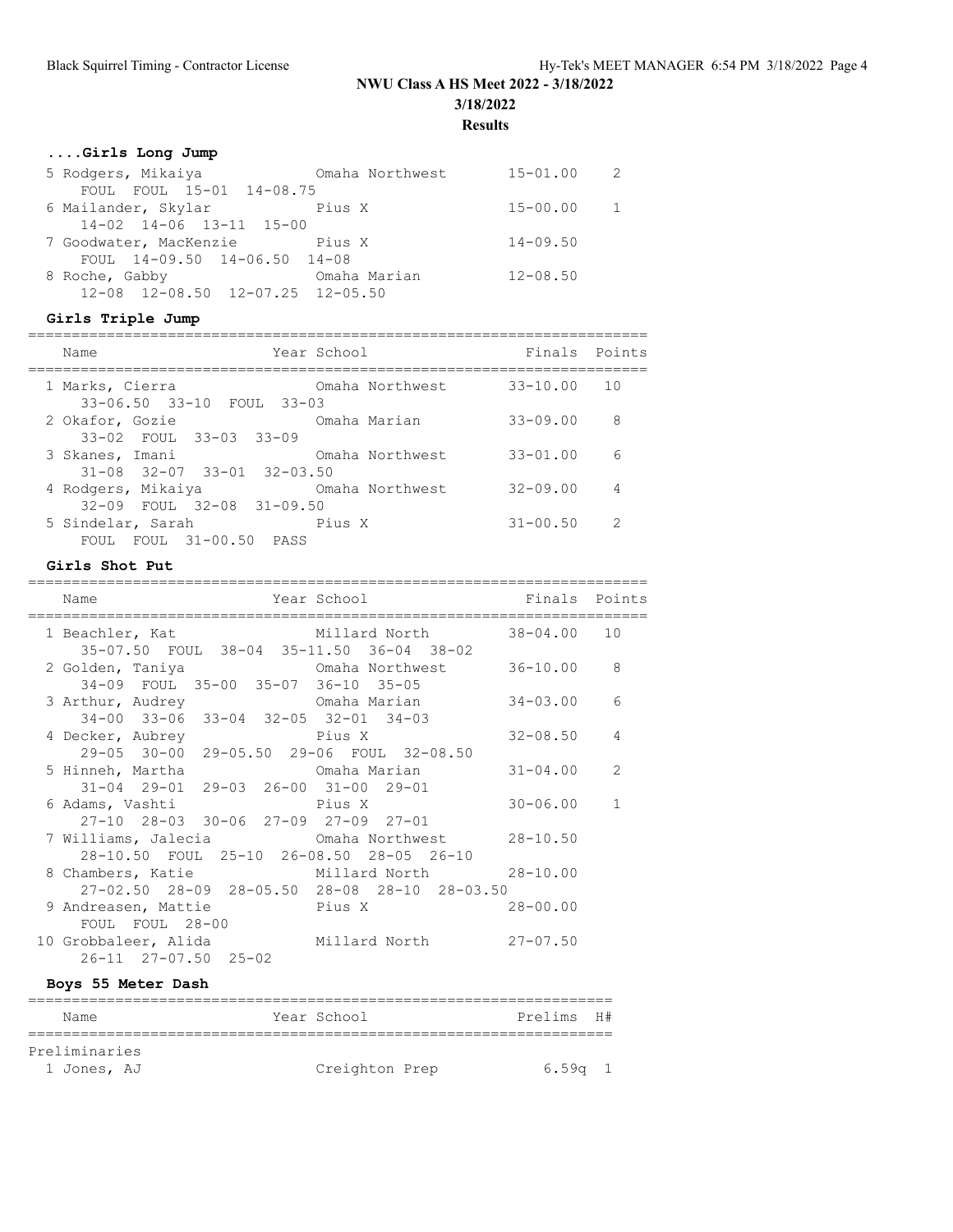|        | Boys 55 Meter Dash    |                 |                  |                |                  |
|--------|-----------------------|-----------------|------------------|----------------|------------------|
|        | 2 Gillogly, Jack      | Creighton Prep  | $6.62q$ 2        |                |                  |
|        | 3 Shedrack, Caleb     | Creighton Prep  | $6.79q$ 2        |                |                  |
|        | 4 Laing, Xzavion      | Millard North   | $6.81q$ 1        |                |                  |
|        | 5 Dustin, Marcus      | Pius X          | $6.82q$ 2        |                |                  |
|        | 6 Eichmann, Tommy     | Millard North   | 6.93q 1          |                |                  |
|        | 7 Bell, DaVarius      | Fremont         | 6.94             | -1             |                  |
|        | 8 Marks, Mekhi        | Omaha Northwest | 7.00             | 1              |                  |
|        | 9 Genao, Nestor       | Omaha Northwest | 7.36             | 2              |                  |
|        | Boys 55 Meter Dash    |                 |                  |                |                  |
|        | Name                  | Year School     | Finals Points    |                |                  |
| Finals |                       |                 |                  |                |                  |
|        | 1 Gillogly, Jack      | Creighton Prep  | 6.53             | 10             | 6.523            |
|        | 2 Jones, AJ           | Creighton Prep  | $6.53$ 8         |                | 6.527            |
|        | 3 Shedrack, Caleb     | Creighton Prep  | 6.71             |                | 6                |
|        | 4 Dustin, Marcus      | Pius X          | 6.71 6<br>6.78 4 |                |                  |
|        | 5 Laing, Xzavion      | Millard North   | 6.83             |                | 2                |
|        | 6 Eichmann, Tommy     | Millard North   | 6.84             | $\mathbf{1}$   |                  |
|        | Boys 200 Meter Dash   |                 |                  |                |                  |
|        | Name                  | Year School     | Finals H# Points |                |                  |
|        | 1 Gillogly, Jack      | Creighton Prep  | 23.40            | 2              | 10               |
|        | 2 Jones, AJ           | Creighton Prep  | 24.00            |                | $2^{\circ}$<br>8 |
|        | 3 Springer, Nate      | Pius X          | 24.01            |                | $1 \quad$<br>6   |
|        | 4 Nissen, TJ          | Creighton Prep  | 24.78 2 4        |                |                  |
|        | 5 Marks, Mekhi        | Omaha Northwest | 25.34            | $\overline{2}$ | 2                |
|        | 6 Genao, Nestor       | Omaha Northwest | 26.50            | 1              | $\mathbf{1}$     |
|        | 7 Swisher, Isaiah     | Omaha Northwest | 26.93            | 1              |                  |
|        | 8 Gerardo, Brandon    | Fremont         | 27.33            | $\mathbf{1}$   |                  |
|        | Boys 400 Meter Dash   |                 |                  |                |                  |
|        | Name                  | Year School     | Finals H# Points |                |                  |
|        | 1 Lanphier, Christian | Creighton Prep  | 52.57            |                | 2 10             |
|        | 2 Rasmussen, Noble    | Millard North   | 53.54            |                | 2 8              |
|        | 3 Ratledge, Matthew   | Millard North   | 53.65            |                | $2\overline{6}$  |
|        | 4 Tchibozo, Curtis    | Omaha Northwest | 54.66 2          |                | $\overline{4}$   |
|        | 5 Foneag, Makuey      | Omaha Northwest | 54.72            | 2              | 2                |
|        | 6 Hunsaker, Grant     | Millard North   | 56.03            | 1              | $\mathbf 1$      |
|        | 7 Johnson, Pierce     | Creighton Prep  | 56.76            | $\mathbf{1}$   |                  |

## **Boys 800 Meter Run**

| Name               | Year School   | Finals Points |           |
|--------------------|---------------|---------------|-----------|
| 1 Powers, Flynn    | Millard North | 2:08.84       | $10^{-1}$ |
| 2 Goldsmith, David | Millard North | 2:08.97       | 8         |

 8 Connors, Rory Creighton Prep 59.97 1 9 Swisher, Isaiah Omaha Northwest 1:01.99 1 10 Monarrez, Armando Fremont 1:04.61 1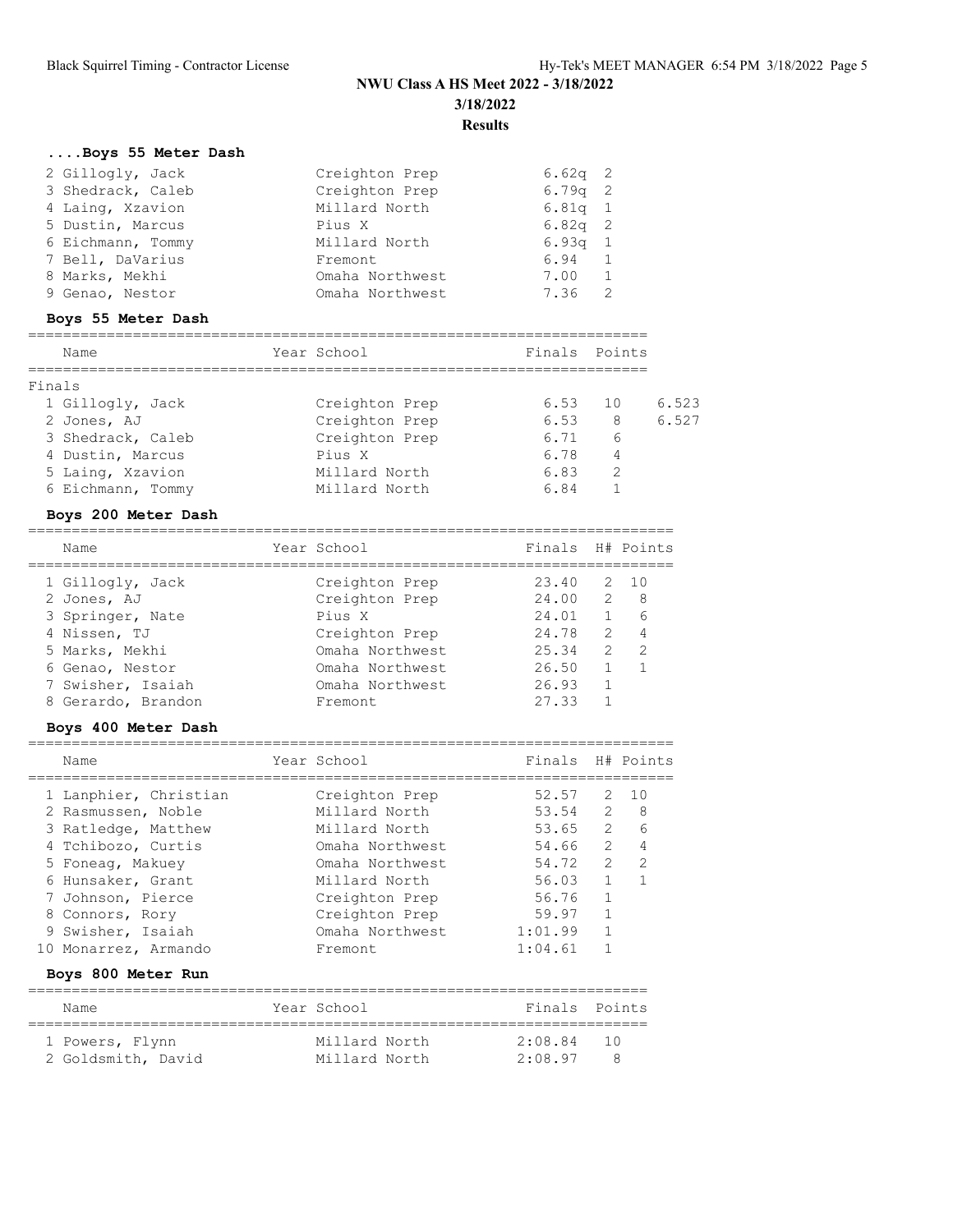## **....Boys 800 Meter Run**

| 3 Torres, Paulo    | Fremont         | 2:11.69 | 6 |
|--------------------|-----------------|---------|---|
| 4 Neubauer, Cade   | Creighton Prep  | 2:11.90 | 4 |
| 5 Nizzi, Robert    | Creighton Prep  | 2:13.12 | 2 |
| 6 Young, Trent     | Millard North   | 2:14.09 |   |
| 7 Sund, Caleb      | Fremont         | 2:18.38 |   |
| 8 Jager, Ty        | Fremont         | 2:22.79 |   |
| 9 Mahoney, Riley   | Creighton Prep  | 2:32.07 |   |
| 10 Gelbert, Andrew | Omaha Northwest | 2:45.00 |   |

# **Boys 1600 Meter Run**

| Name              | Year School    | Finals Points |                |
|-------------------|----------------|---------------|----------------|
| 1 Neubauer, Cade  | Creighton Prep | 4:39.66       | 10             |
| 2 Dustin, Joe     | Pius X         | 4:40.15       | - 8            |
| 3 Nizzi, Robert   | Creighton Prep | 4:43.50       | - 6            |
| 4 Zhu, Jalan      | Millard North  | 4:52.53       | $\overline{4}$ |
| 5 Youell, Paul    | Creighton Prep | 4:56.03       | $\overline{2}$ |
| 6 Welker, Korbin  | Millard North  | 4:56.26       |                |
| 7 Keller, William | Millard North  | 5:10.36       |                |
|                   |                |               |                |

### **Boys 3200 Meter Run**

| Name                   | Year School    | Finals Points |                |
|------------------------|----------------|---------------|----------------|
| 1 Shultz, Zack         | Millard North  | 10:14.21      | 10             |
| 2 Ramsey, Will         | Millard North  | 10:33.60      | 8 <sup>8</sup> |
| 3 Miller, Noah         | Fremont.       | 10:37.96      | -6             |
| 4 Weber, Ethan         | Creighton Prep | 10:53.09      | $\overline{4}$ |
| 5 Youell, Paul         | Creighton Prep | 10:56.09      | $\mathcal{L}$  |
| 6 Villasenor, Jesus    | Fremont.       | 11:00.37      |                |
| 7 Perez Ramos, Domingo | Fremont.       | 11:14.31      |                |
| 8 Maloney, Jack        | Creighton Prep | 11:27.29      |                |

### **Boys 55 Meter Hurdles**

| Name               | Year School     | Prelims           | H#            |
|--------------------|-----------------|-------------------|---------------|
| Preliminaries      |                 |                   |               |
| 1 Eqqers, Jack     | Creighton Prep  | 8.16a             | $\mathbf{1}$  |
| 2 Kieny, Nick      | Creighton Prep  | $8.17q$ 1         |               |
| 3 Stursma, Matthew | Millard North   | $8.23q$ 1         |               |
| 4 Hunsaker, Grant  | Millard North   | $8.24q$ 1         |               |
| 5 Mattern, JP      | Pius X          | 8.25 <sub>q</sub> | - 2           |
| 6 Staab, Joe       | Pius X          | $8.27q$ 1         |               |
| 7 Tchibozo, Curtis | Omaha Northwest | 8.54 2            |               |
| 8 Heck, Luke       | Creighton Prep  | 8.58 2            |               |
| 9 Laing, Xzavion   | Millard North   | 8.78 2            |               |
| 10 Voss, Brett     | Pius X          | 8.86 2            |               |
| 11 Swisher, Elijah | Omaha Northwest | 9.82              | $\mathcal{L}$ |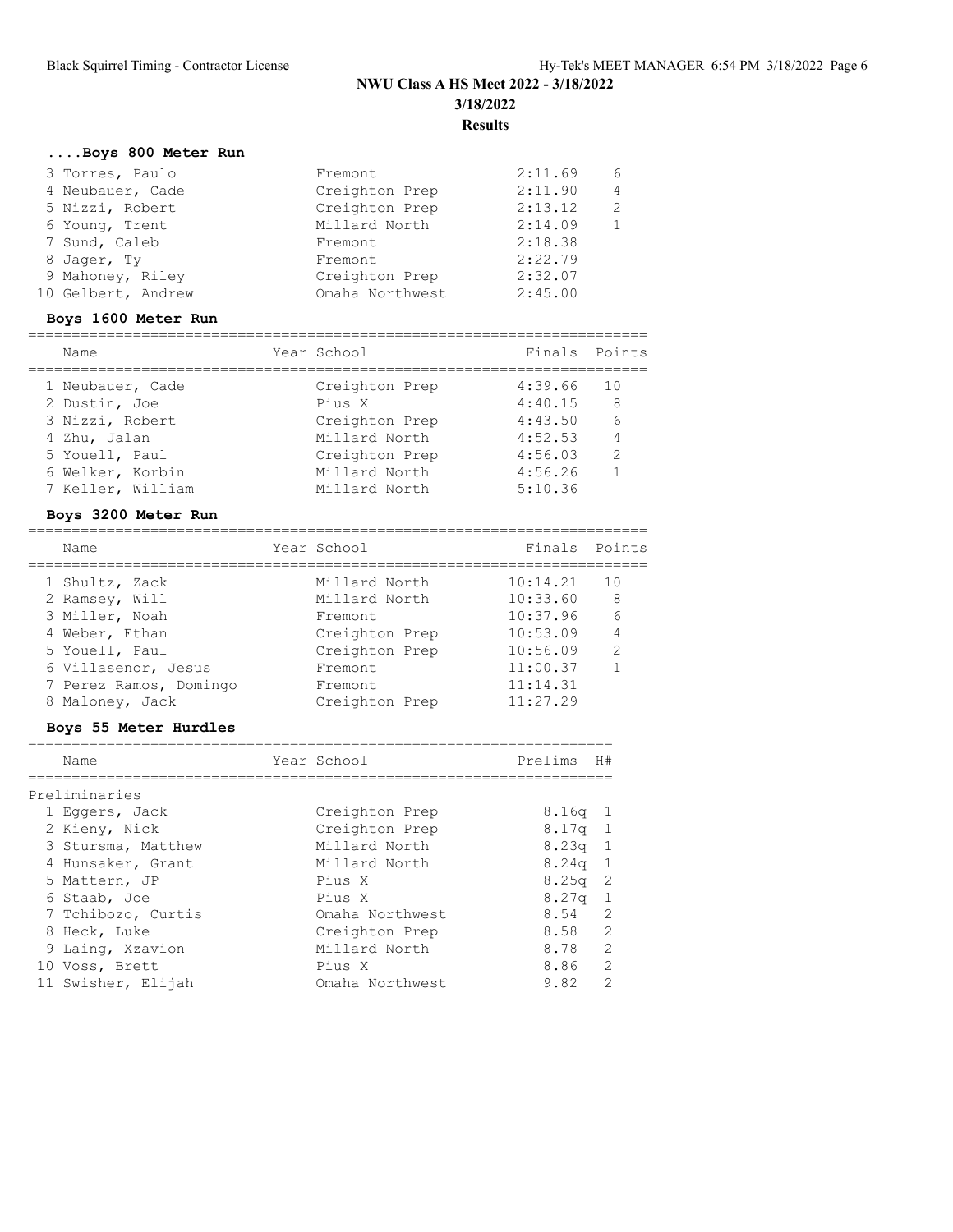#### **Boys 55 Meter Hurdles**

| Name                                                  | Year School    | Finals                                |      | Points       |
|-------------------------------------------------------|----------------|---------------------------------------|------|--------------|
| Finals                                                |                |                                       |      |              |
| 1 Stursma, Matthew                                    | Millard North  |                                       | 8.03 | 10           |
| 2 Eggers, Jack                                        | Creighton Prep |                                       | 8.08 | 8            |
| 3 Staab, Joe                                          | Pius X         |                                       | 8.16 | 6            |
| 4 Mattern, JP                                         | Pius X         |                                       | 8.17 | 4            |
| 5 Kieny, Nick                                         | Creighton Prep |                                       | 8.25 | 2            |
| 6 Hunsaker, Grant                                     | Millard North  |                                       | 8.34 | $\mathbf{1}$ |
| Boys 4x400 Meter Relay<br>, _________________________ |                | ------------------------------------- |      |              |
| School                                                |                | Finals                                |      | Points       |
| =====================<br>1 Creighton Prep 'A'         |                | 3:39.84                               |      | 10           |
| 1) Jackson, Myles                                     |                | 2) Gillogly, Jack                     |      |              |
| 3) Lanphier, Christian                                |                | 4) Johnson, Pierce                    |      |              |
| 2 Millard North 'A'                                   |                | 3:40.02                               |      | 8            |
| 1) Rasmussen, Noble                                   |                | 2) Ratledge, Matthew                  |      |              |
| 3) Eichmann, Tommy                                    |                | 4) Laing, Xzavion                     |      |              |
| 3 Pius X 'A'                                          |                | 3:44.30                               |      | 6            |
| 1) Dalton, James                                      |                | 2) Steuter, Lucas                     |      |              |
| 3) Diedrichsen, Tyler                                 |                | 4) Greisen, Thomas                    |      |              |
| 4 Omaha Northwest 'A'                                 |                | 3:51.51                               |      | 4            |
| 1) Foneag, Makuey                                     |                | 2) Tchibozo, Curtis                   |      |              |
| 3) Cotton, Jack                                       |                | 4) Genao, Nestor                      |      |              |
| 5 Fremont 'A'                                         |                | 4:05.81                               |      | 2            |
| 1) Bell, DaVarius<br>3) Moore, Morgan                 |                | 2) Diers, Alex<br>4) LaDay, Jase      |      |              |
|                                                       |                |                                       |      |              |
| Boys 4x800 Meter Relay<br>=====================       |                | ===================                   |      |              |
| School                                                |                | Finals                                |      | Points       |
| 1 Millard North<br>' A'                               |                | 8:30.08                               |      | 10           |
| 1) Shultz, Zack                                       |                | 2) Roth, Thomas                       |      |              |
| 3) Powers, Flynn                                      |                | 4) Goldsmith, David                   |      |              |
| 2 Pius X 'A'                                          |                | 8:30.11                               |      | 8            |
| 1) Dalton, James                                      |                | 2) Steuter, Lucas                     |      |              |
| 3) Diedrichsen, Tyler                                 |                | 4) Greisen, Thomas                    |      |              |
| 3 Creighton Prep 'A'                                  |                | 9:02.84                               |      | 6            |
| 1) Weber, Ethan                                       |                | 2) Noon, Ethan                        |      |              |
| 3) Schmaderer, Colton                                 |                | 4) Jochim, Luke                       |      |              |
| ' A'<br>4 Fremont                                     |                | 9:24.45                               |      | 4            |
| 1) Sund, Caleb                                        |                | 2) LaDay, Jase                        |      |              |
| 3) Perez Ramos, Domingo                               |                | 4) Torres, Paulo                      |      |              |
| Boys High Jump                                        |                |                                       |      |              |

Name Year School Finals Points ======================================================================= Millard North 5-08.00 10 5-04 5-06 5-08 5-10 P O O XXX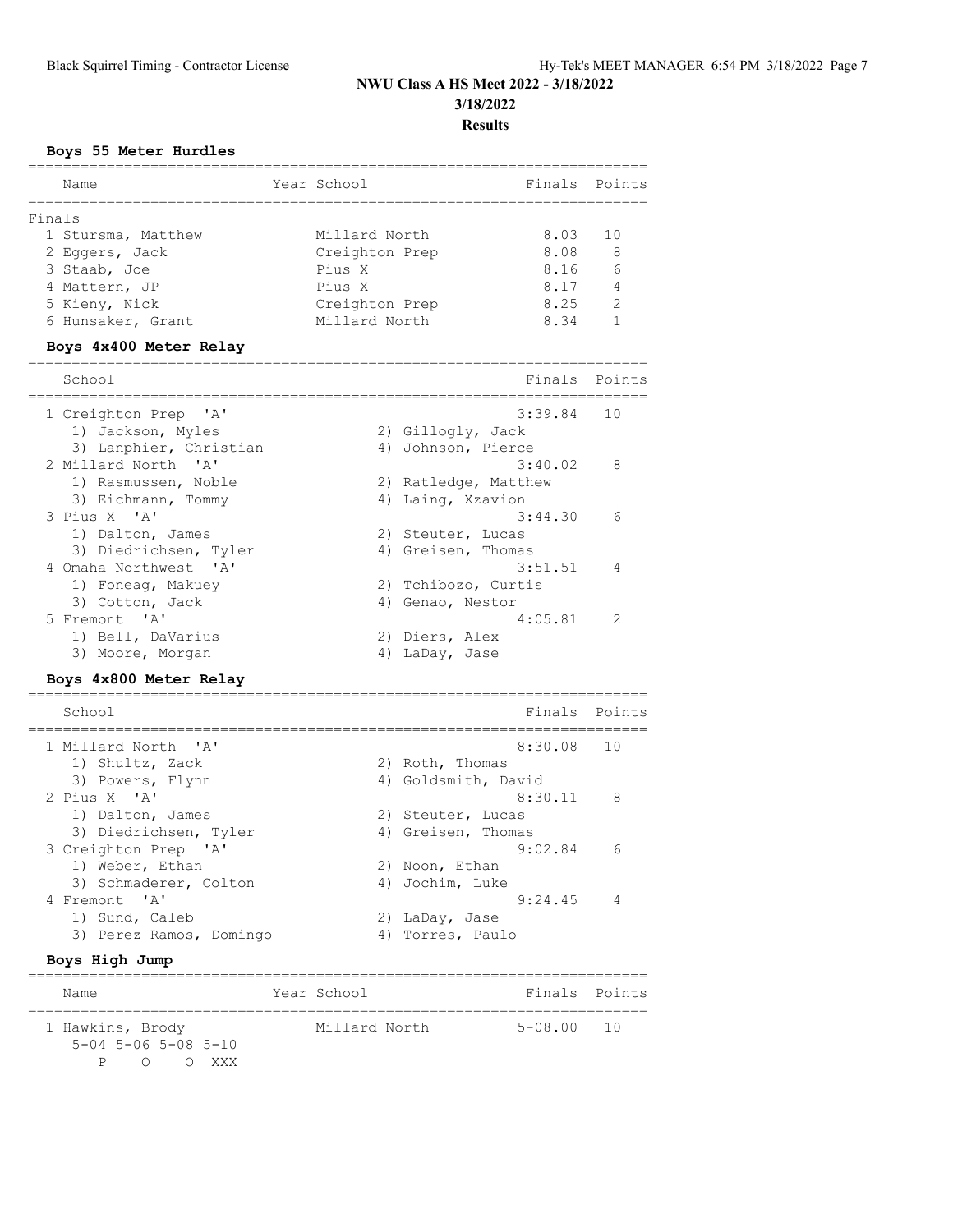## **NWU Class A HS Meet 2022 - 3/18/2022**

**3/18/2022**

**Results**

| Boys High Jump             |                |                   |
|----------------------------|----------------|-------------------|
| 2 Bangs, Noah              | Creighton Prep | 8<br>$5 - 06.00$  |
| $5 - 04$ $5 - 06$ $5 - 08$ |                |                   |
| P<br>XXX<br>$\circ$        |                |                   |
| 3 Connors, Rory            | Creighton Prep | 6<br>$J5 - 06.00$ |
| $5 - 04$ $5 - 06$ $5 - 08$ |                |                   |
| XO XXX<br>$\bigcirc$       |                |                   |
| -- Lytle, Kevin            | Creighton Prep | ΝH                |
| $5 - 04$                   |                |                   |
| XXX                        |                |                   |
| -- Young, Trent            | Millard North  | NΗ                |
| $5 - 04$                   |                |                   |
|                            |                |                   |
| XXX                        |                |                   |

### **Boys Pole Vault**

| Name            |                                     |           |                |   | Year School  |               |   |             |                                                                                 | Finals Points |              |          |     |
|-----------------|-------------------------------------|-----------|----------------|---|--------------|---------------|---|-------------|---------------------------------------------------------------------------------|---------------|--------------|----------|-----|
| 1 Lampert, Paul |                                     |           |                |   |              |               |   |             | Creighton Prep 14-00.00 10                                                      |               |              |          |     |
|                 |                                     |           |                |   |              |               |   |             | 8-00 8-06 9-00 9-06 10-00 10-06 11-00 11-06 12-00 12-06 13-00 13-06 14-00 14-06 |               |              |          |     |
| P               |                                     | P P       | $\overline{P}$ | P | $\mathbb{P}$ | P             | Ρ | $\mathbf P$ | $\mathsf{P}$                                                                    | $\circ$       | $\mathsf{P}$ | $\Omega$ | XXX |
| 2 Young, Trent  |                                     |           |                |   |              | Millard North |   |             | 9-00.00                                                                         | - 8           |              |          |     |
|                 | $8 - 00$ $8 - 06$ $9 - 00$ $9 - 06$ |           |                |   |              |               |   |             |                                                                                 |               |              |          |     |
| $\cap$          |                                     | O XXO XXX |                |   |              |               |   |             |                                                                                 |               |              |          |     |
| 3 Berans, Seth  |                                     |           |                |   | Pius X       |               |   |             | 8-06.00                                                                         | 6             |              |          |     |
|                 | $8 - 00$ $8 - 06$ $9 - 00$ $9 - 06$ |           |                |   |              |               |   |             |                                                                                 |               |              |          |     |
| ∩               | ∩                                   |           | XXX            |   |              |               |   |             |                                                                                 |               |              |          |     |

### **Boys Long Jump**

| Name                                      | Year School     | Finals Points   |              |
|-------------------------------------------|-----------------|-----------------|--------------|
|                                           |                 |                 |              |
| 1 Grosserode, Reece Pius X                |                 | $22 - 08.50$ 10 |              |
| 22-05.50 22-01.50 22-08.50 21-09.50       |                 |                 |              |
| 2 Jackson, Myles Creighton Prep           |                 | 20-09.00        | 8            |
| 20-05.25 20-09 FOUL 18-10                 |                 |                 |              |
| 3 Cotton, Jack                            | Omaha Northwest | $19 - 04.00$    | 6            |
| FOUL FOUL 19-04 18-02                     |                 |                 |              |
| 4 Russell, Cayden Creighton Prep          |                 | $19 - 01.00$    | 4            |
| FOUL 19-01 17-07.50 16-10                 |                 |                 |              |
| 5 Shultz, Michael           Millard North |                 | 19-00.00        | 2            |
| FOUL 18-01.50 19-00 18-07.50              |                 |                 |              |
| 6 Hunt, Jamir                             | Millard North   | $18 - 09.00$    | $\mathbf{1}$ |
| FOUL 18-07.50 18-09 FOUL                  |                 |                 |              |
| 7 Rodriquez, Alex                         | Omaha Northwest | $18 - 03.75$    |              |
|                                           |                 |                 |              |
| 15-08.75 18-03.75 FOUL 18-02              |                 |                 |              |
| 8 Joppa, Andrew                           | Creighton Prep  | $18 - 02.00$    |              |
| FOUL 17-03 18-02 16-10                    |                 |                 |              |
| 9 Gardner, Sam                            | Pius X          | $16 - 10.75$    |              |
| 15-11.50 16-10.75 15-06.50 16-10.50       |                 |                 |              |
| -- Hawkins, Brody                         | Millard North   | FOUL            |              |
| FOUL FOUL PASS PASS                       |                 |                 |              |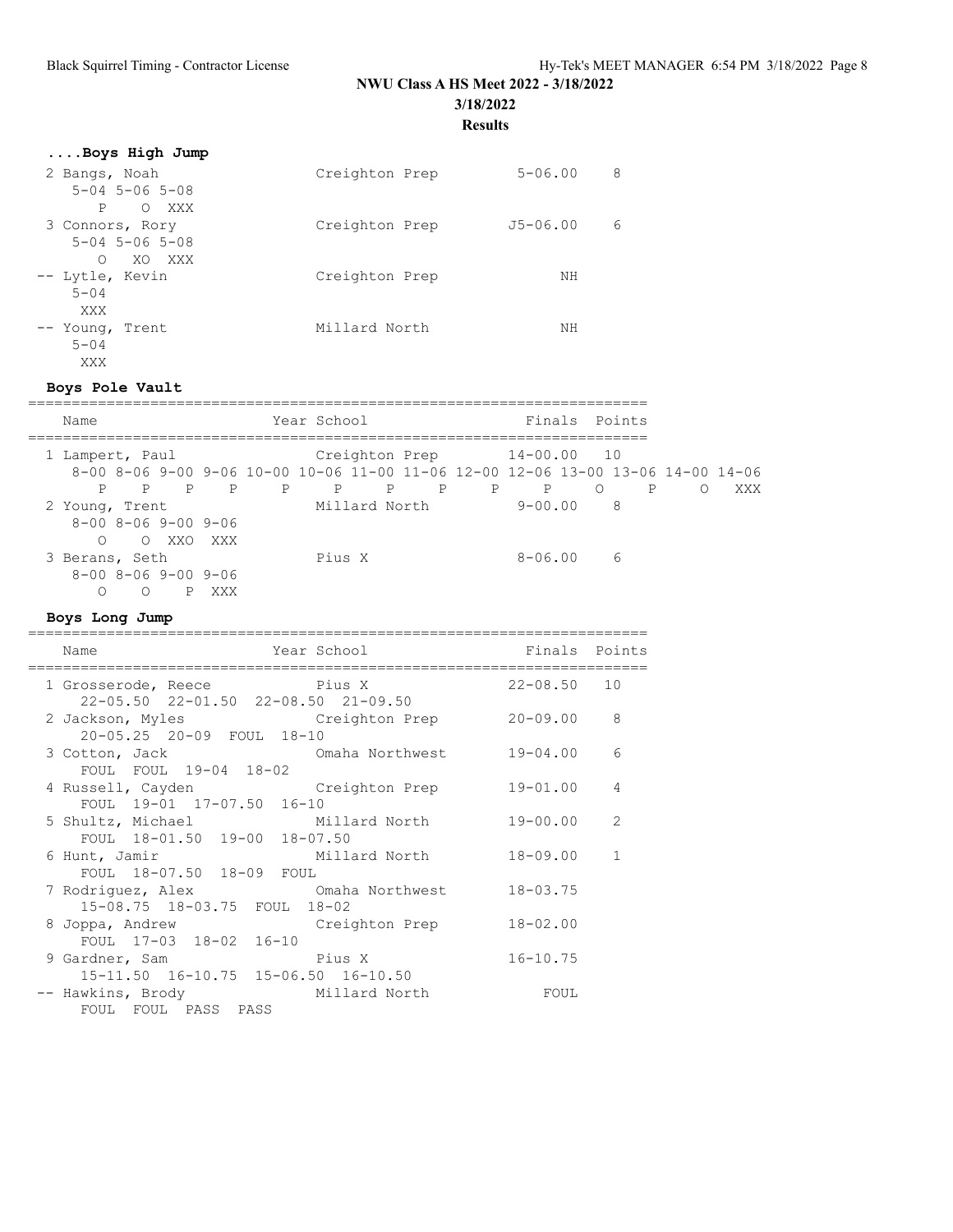# **NWU Class A HS Meet 2022 - 3/18/2022 3/18/2022**

### **Results**

### **Boys Triple Jump**

| Name                                                                                                                                                                                                                                                    | Year School     | Finals Points   |               |
|---------------------------------------------------------------------------------------------------------------------------------------------------------------------------------------------------------------------------------------------------------|-----------------|-----------------|---------------|
| en de la primera de la primera del proporcione del proporcione del proporcione del proporcione del proporcione<br>Del proporcione del proporcione del proporcione del proporcione del proporcione del proporcione del proporcion<br>1 Grosserode, Reece |                 | $46 - 07.50$ 10 |               |
| $46 - 02.50$ $46 - 07.50$ $46 - 04$ $46 - 02.50$<br>2 Jackson, Myles                                                                                                                                                                                    | Creighton Prep  | $40 - 09.00$    | 8             |
| FOUL 40-09 FOUL 39-06<br>3 Cotton, Jack                                                                                                                                                                                                                 | Omaha Northwest | $38 - 09.50$    | 6             |
| 38-08 38-09 38-09.50 FOUL<br>4 Hughes, Tate                                                                                                                                                                                                             | Pius X          | J38-09.50       | 4             |
| 38-02.50 FOUL 37-02.50 38-09.50<br>5 Joppa, Andrew                                                                                                                                                                                                      | Creighton Prep  | $38 - 05.50$    | $\mathcal{L}$ |
| 34-00.50 FOUL 38-05.50 36-06.50<br>6 Hunt, Jamir                                                                                                                                                                                                        | Millard North   | $37 - 09.50$    | $\mathbf{1}$  |
| 36-08 37-04.50 36-10 37-09.50                                                                                                                                                                                                                           |                 |                 |               |
| 7 McCabe, Thomas<br>37-03.50 FOUL FOUL FOUL                                                                                                                                                                                                             | Pius X          | $37 - 03.50$    |               |
| 8 Hawkins, Brody<br>35-10.50 FOUL PASS PASS                                                                                                                                                                                                             | Millard North   | $35 - 10.50$    |               |
| 9 Rodriquez, Alex Cmaha Northwest<br>33-06.50 FOUL 32-10.50 FOUL                                                                                                                                                                                        |                 | $33 - 06.50$    |               |
|                                                                                                                                                                                                                                                         |                 |                 |               |

### **Boys Shot Put**

| ==========<br>Name                                                                                     | Year School Tinals Points                                                    |                |                      |
|--------------------------------------------------------------------------------------------------------|------------------------------------------------------------------------------|----------------|----------------------|
| 1 Kieny, Joe Creighton Prep 52-00.50 10<br>FOUL FOUL 46-02 FOUL FOUL 52-00.50                          |                                                                              |                |                      |
| 2 Kerkman, Tyler Pius X<br>44-06 FOUL 45-00 46-04 46-06 46-05                                          |                                                                              | $46 - 06.00$ 8 |                      |
| 3 Luce, Barret Millard North 45-01.00 6<br>44-03 45-01 42-07 FOUL FOUL FOUL                            |                                                                              |                |                      |
| 4 Walker, Barrett<br>40-01 39-06 42-10.50 43-07.50 42-08 41-01                                         |                                                                              | $43 - 07.50$ 4 |                      |
| 5 Castle, Tyler Pius X<br>39-07.50 40-01.50 41-11 40-10 43-00 42-00                                    |                                                                              | $43 - 00.00$   | 2                    |
| 6 Girthoffer, Colin Millard North 42-05.00 1<br>38-01 41-05.50 40-11 40-11.50 38-03.50 42-05           |                                                                              |                |                      |
| 7 Oltjenbruns, Eric Millard North<br>40-11 40-04 40-08 36-07 FOUL 38-02.50                             |                                                                              | $40 - 11.00$   |                      |
| 8 Egan, George Creighton Prep 40-07.00<br>37-11 36-03.50 37-09.50 39-00 FOUL 40-07                     |                                                                              |                |                      |
| 9 White, Rolando Cmaha Northwest 36-03.50<br>$34-03.50$ $36-03.50$ $31-11$                             |                                                                              |                |                      |
| 10 Kruszczak, Marek Creighton Prep<br>$33-09$ $35-03.50$ $33-05$                                       |                                                                              | $35 - 03.50$   |                      |
| 11 Venner, Nolan Monda Northwest<br>34-02 33-10 31-05<br>12 Hardin, Marcellus Cmaha Northwest 33-05.00 |                                                                              | $34 - 02.00$   |                      |
| 33-01 FOUL 33-05                                                                                       |                                                                              |                |                      |
|                                                                                                        | Women - Team Rankings - 14 Events Scored<br>================================ |                | ==================== |
| 1) Millard North<br>3) Pius X                                                                          | 141 2) Omaha Northwest 107<br>78 1 9 Omaha Marian 107                        |                |                      |